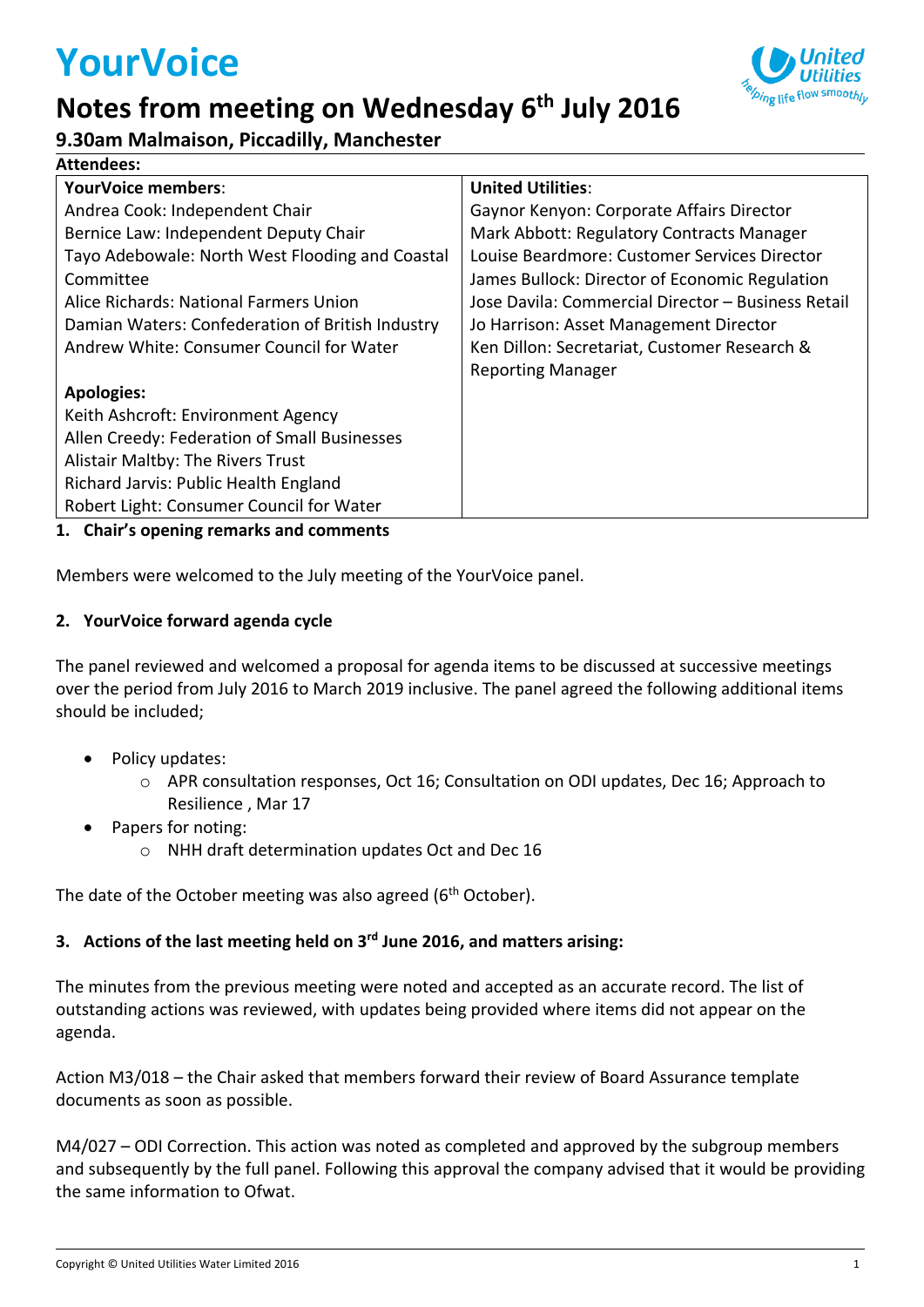# **YourVoice meeting notes**

New action – the Chair asked the secretariat to circulate a speech made by Cathryn Ross relating to the challenge of investment needed for resilience and the issues posed by affordability considerations.

### **4. Water Framework Directive – paper and presentation (for approval)**

The company presented an overview of the requirements of the Water Framework Directive (WFD) and commented that in the light of the 'Brexit' vote, members should understand that most of the EU environmental regulations are based upon international agreements (not just EU), and are therefore still valid and binding.

The presentation summarised the company's approach to the WFD;

- Ensuring a sound understanding of customer priorities and the value they place on improvements to influence the plan. There are, in some instances, affordability clauses in cost:benefit cases which emphasise the importance of customer research and evidence of customer priorities, particularly when costs outweigh benefits.
- Developing a robust evidence base for any requirements, so that investment is only made where benefits will be realised.
- Implementing a mix of 'end-of-pipe' solutions with catchment based solutions to deliver cost effective river quality improvements at an acceptable level of risk.

Members were asked to support the company's approach. The panel agreed that there is a case to be made to encourage organisations to try to reduce the phosphorous load in the first place (beginning-ofpipe) .The Company advised that it is working with companies such as Nestle and Sainsbury's on various projects and that discussions with companies adding phosphorous to their products will follow.

The panel also commented that it would be important that should the company undertake research on the customer priorities in this complex subject area, it should ensure that customers fully understand the complexity of the issues and adjust their language accordingly.

A detailed briefing paper was made available for members to review.

# **5. Non-household Retail Price Control Re-opener**

The panel was provided with an update on the work on the Price Control re-opener for the Non-household Retail division. The Chair of the subgroup commented that the process had been very thorough and inclusive, and that the company believed it had benefitted from the subgroup's involvement and contribution.

The panel noted that the subgroup report on the company's engagement is now complete and had been provided to members for review and sign-off authority, in line with the action noted during the previous meeting. The report will be co-signed by the Chair of the main YourVoice panel and the Chair of the YourVoice NHH retail subgroup.

The report is to be sent to Ofwat at the same time as the company's submission on Wednesday 20<sup>th</sup> July. The Chair of the subgroup asked for the YourVoice panel approval to go ahead with submission to Ofwat, and this was agreed. Members thanked Bernice Law and her colleagues for an excellent piece of work which had been demanding of their time.

Action – subgroup Chair to submit the report on customer engagement to Ofwat by Wednesday 20<sup>th</sup> July 2016.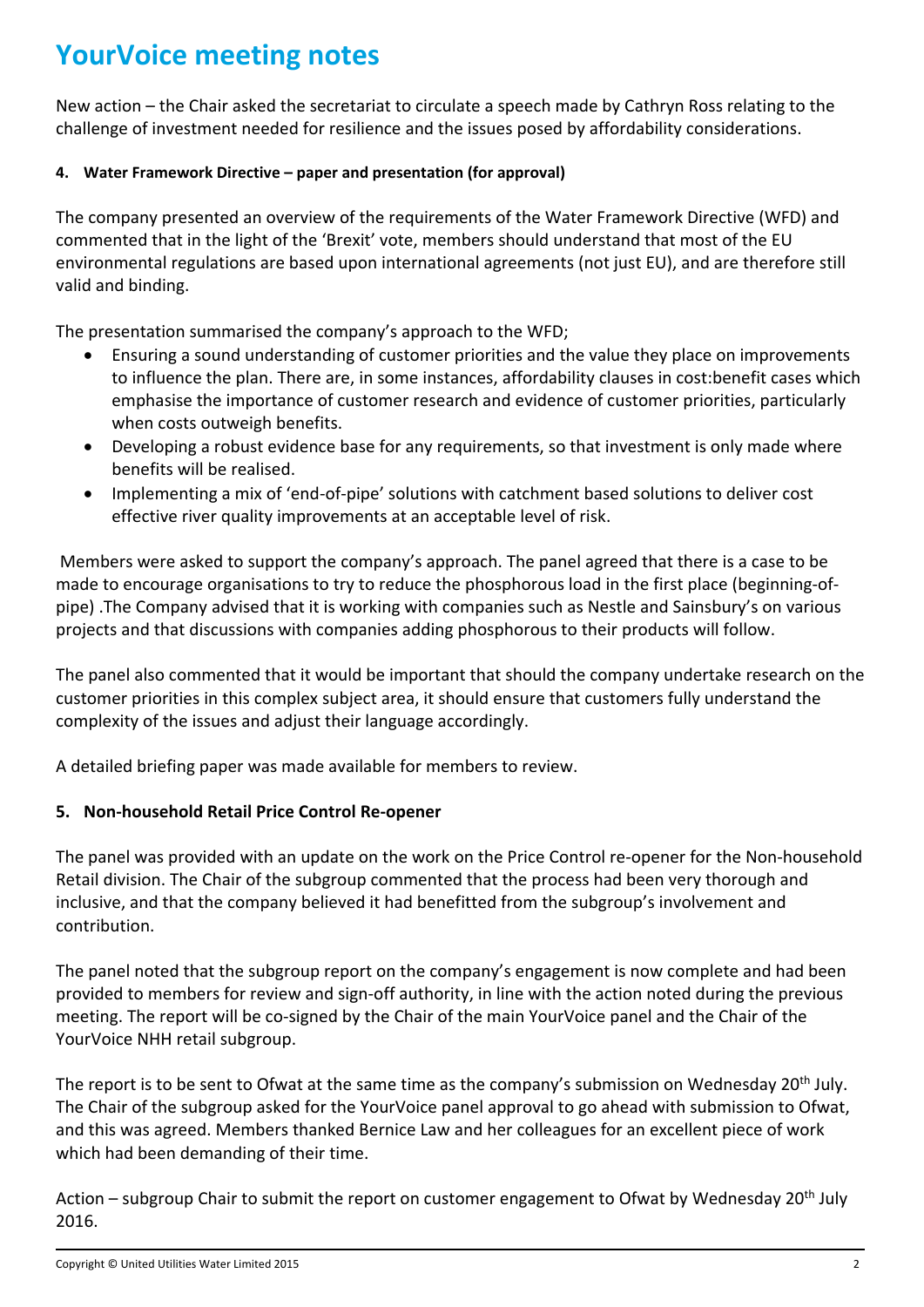# **YourVoice meeting notes**

**Update on action (27/07/16)** – the YourVoice subgroup report for Ofwat was successfully submitted a day earlier than planned, and this was coordinated with the company's own submission.

# **6. Annual Performance Reporting – review of 12 month cycle (for approval)**

The company provided an update on the timeline for the Annual Performance Reporting (APR) cycle and the requirements to engage with the panel. It was agreed that the company will work to improve the engagement with customers and stakeholders during the consultation stage, including using web-based survey apps (e.g. SurveyGismo) and the use of Plain English Crystal Mark accreditation.

The customer summary of the 2015/16 Annual Performance Report (APR) complete with members revisions was further reviewed by members, prior to sign-off. Members were also shown the creative treatment of the YourVoice Chair's statement on the APR, and requested that a separate web-link be arranged so that this would be easy for customer to access on the website.

Action – separate web-link to be set up for the statement from the Chair of YourVoice on the 2015/16 summary APR.

Sign-off of the APR and publication will be mid-July, after the UU Board has approved the final document.

# **7. Performance Reports (item brought forward, reporting by exception)**

# **7.1 Wastewater performance commitments summary**

- The summer storms in Cheshire has affected the Sewer Flooding measure.
- The company is focused on its capital programme to limit and reverse the deterioration in the "contribution to rivers improved" measure.

### **7.2 Water performance commitments summary**

- The company reported it had been challenged by a water quality event the previous weekend a burst in the water main in Accrington, 200 metres deep underground, had caused 2,500 households to be without water for 12 hours or more.
- It was noted by the panel that 2 of the measures in the water scorecard (Water Quality Service Index and Water Quality Events) are very dependent on random events over which the company has limited control.

### **7.3 Household Retail performance commitment summary:**

- The company noted the SIM survey data was taken during the recent flash flooding in a week that saw a 300% increase in telephony traffic:
	- o 980 sewer flooding jobs had been raised in a single day;
	- o Results are due in August.
- Work is ongoing throughout the water industry on the future of the Service Incentive Measure (SIM).
- The Brand Tracker Value for Money update will be available from mid-August